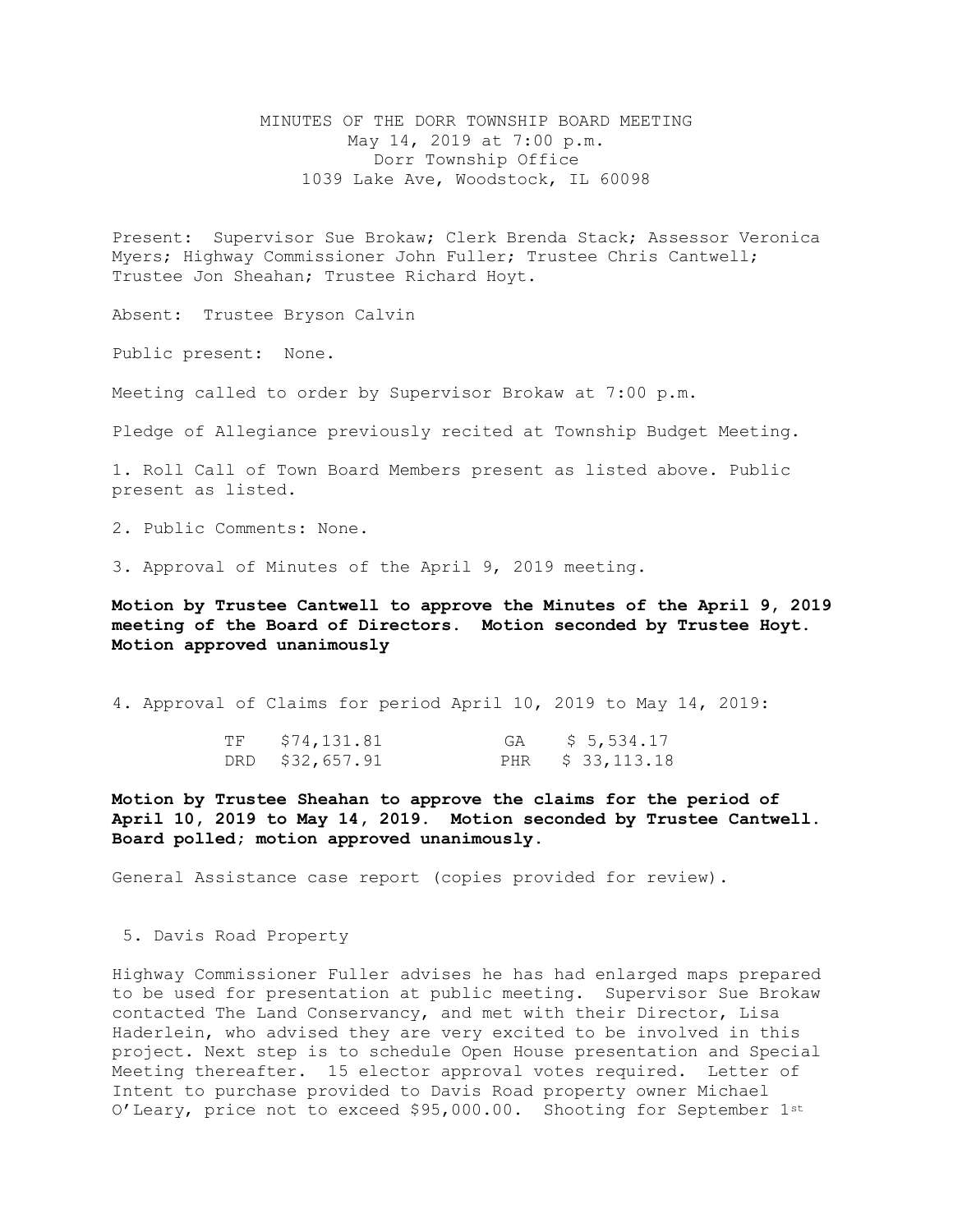## Page 2 – 05/14/2019

closing. Our next regular meeting is June 11, 2019; Open House at Highway Department garage Tuesday, June 18, 2019 from 5:00 p.m. to 7:00 p.m.; Special Meeting Tuesday, June 25, 2019 at 7:00 p.m. at Dorr Township Building. Public Notice to be placed in the paper.

## 6. McCap (McHenry County Adult Program) – donation request

Trustee Sheahan advises this is a worthwhile program for disadvantaged adults; exists on private donations. Supervisor Brokaw suggests this item be placed on next month's Agenda for suggested donation of \$500.00.

## 7. Legislative Updates

Supervisor Brokaw advises the legislature is currently waiting for HB 348 to go through and for the Governor to sign it. Spoke with Craig Adams, McHenry Township Supervisor regarding certain amount of time after Governor signs bill to file suit; all counties to be included, not just McHenry County.

## 8. Reports:

**Supervisor –** Supervisor Sue Brokaw advises we received a legal notice of public hearing for west side of Country Club Road at the intersection of Crystal Springs Road, common address 2411 Country Club Road, from A-1 (Agriculture) to E-5 (Estate) – hearing on May 23, 2019.

Information from Craig Adams, McHenry Township Supervisor, regarding MCCOG (McHenry County Council of Governments); go on website to check it out, and item will be on next month's Agenda. \$500.00 for Township to join. Main benefit is another presence in Springfield for lobby efforts; stronger voice in Springfield. Last week started the audit; concern has been, and continues to be, one person doing all of the accounting without oversight. New employee hired, so that should take care of concern.

**Assessor –** Report of Residential Sales Entered April 10, 2019 to May 14, 2019. Finalizing the reassessments and turning them in to the County in July. Tax bills went out. Not too many questions; more questions seem to be about tax rebate through Valley Hi.